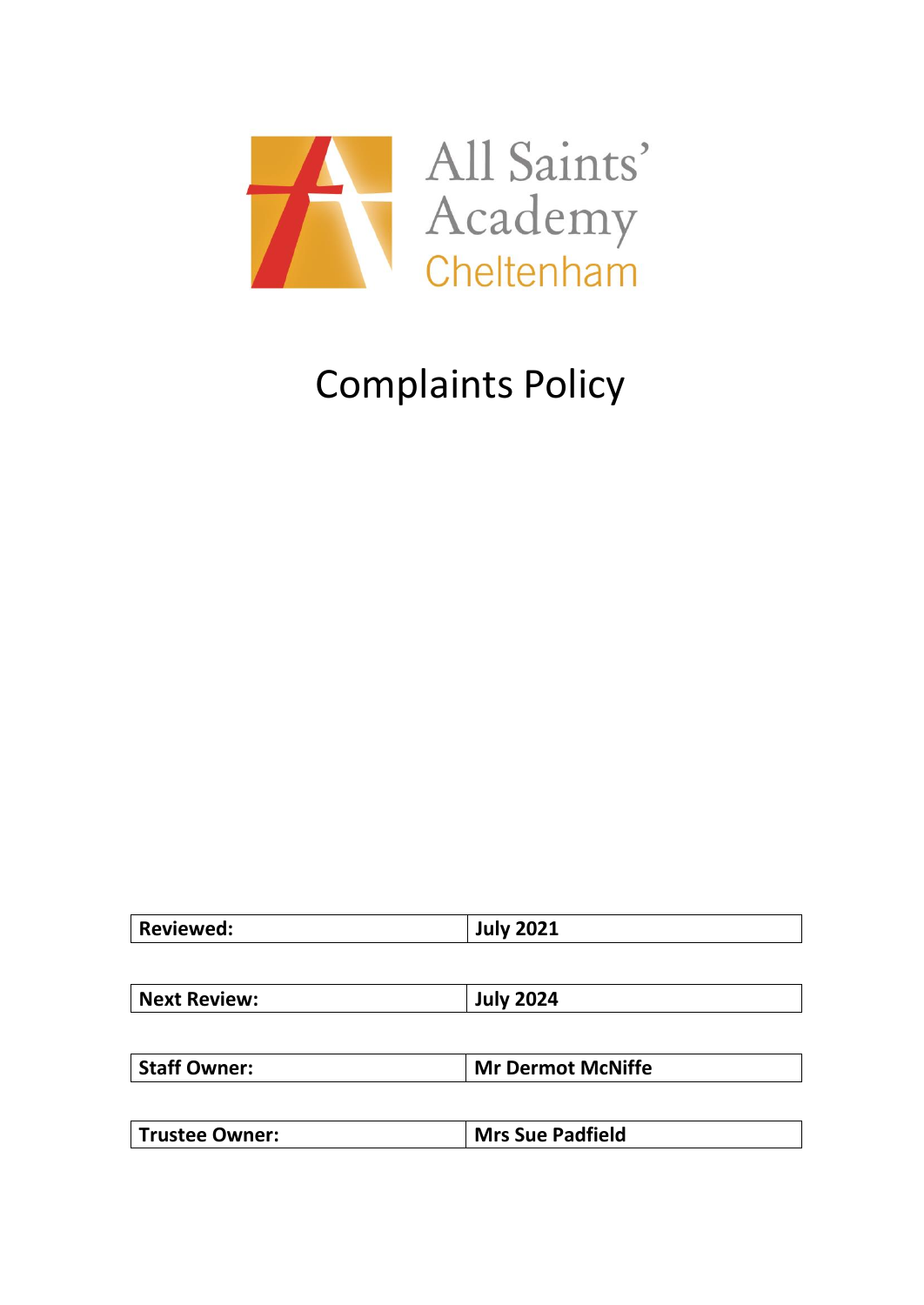| 1. | Introduction                                                       | 3  |
|----|--------------------------------------------------------------------|----|
| 2. | Aims                                                               | 3  |
| 3. | Responsibilities:                                                  | 3  |
|    | 3.1 Board of Trustees                                              | 3  |
|    | 3.2 The Chair of the Board of Trustees                             | 3  |
|    | 3.3 Chair of the Panel at Stage 3                                  | 4  |
|    | 3.4 Clerk to the Board of Trustees                                 | 4  |
|    | 3.5 Principal                                                      | 4  |
|    | 3.6 Vice Principals                                                | 4  |
|    | 3.7 Assistant Vice Principals                                      | 4  |
|    | 3.8 The Designated Person for Safeguarding Students                | 5  |
|    | 3.9 All staff                                                      | 5  |
|    | 4. Information for parents                                         | 5  |
|    | 5. Complaints Procedure                                            | 5  |
|    | 5.2 Stage 1                                                        | 5  |
|    | 5.3 Stage 2: Referral to the Principal                             | 7  |
|    | 5.4 Stage 3: Appeals to the Board of Trustees                      | 7  |
|    | 6. Unresolved Complaints                                           | 8  |
|    | 7. Investigating Complaints                                        | 8  |
|    | 8. Reporting and Recording:                                        | 9  |
|    | 9. Equal Opportunities                                             | 9  |
|    | 10. Monitoring and Review                                          | 9  |
|    | 11. Date of the next review:                                       | 9  |
|    | Appendix 1: Complaint Form                                         | 10 |
|    | Appendix 2: The Remit of the Board of Trustees Complaints<br>Panel | 12 |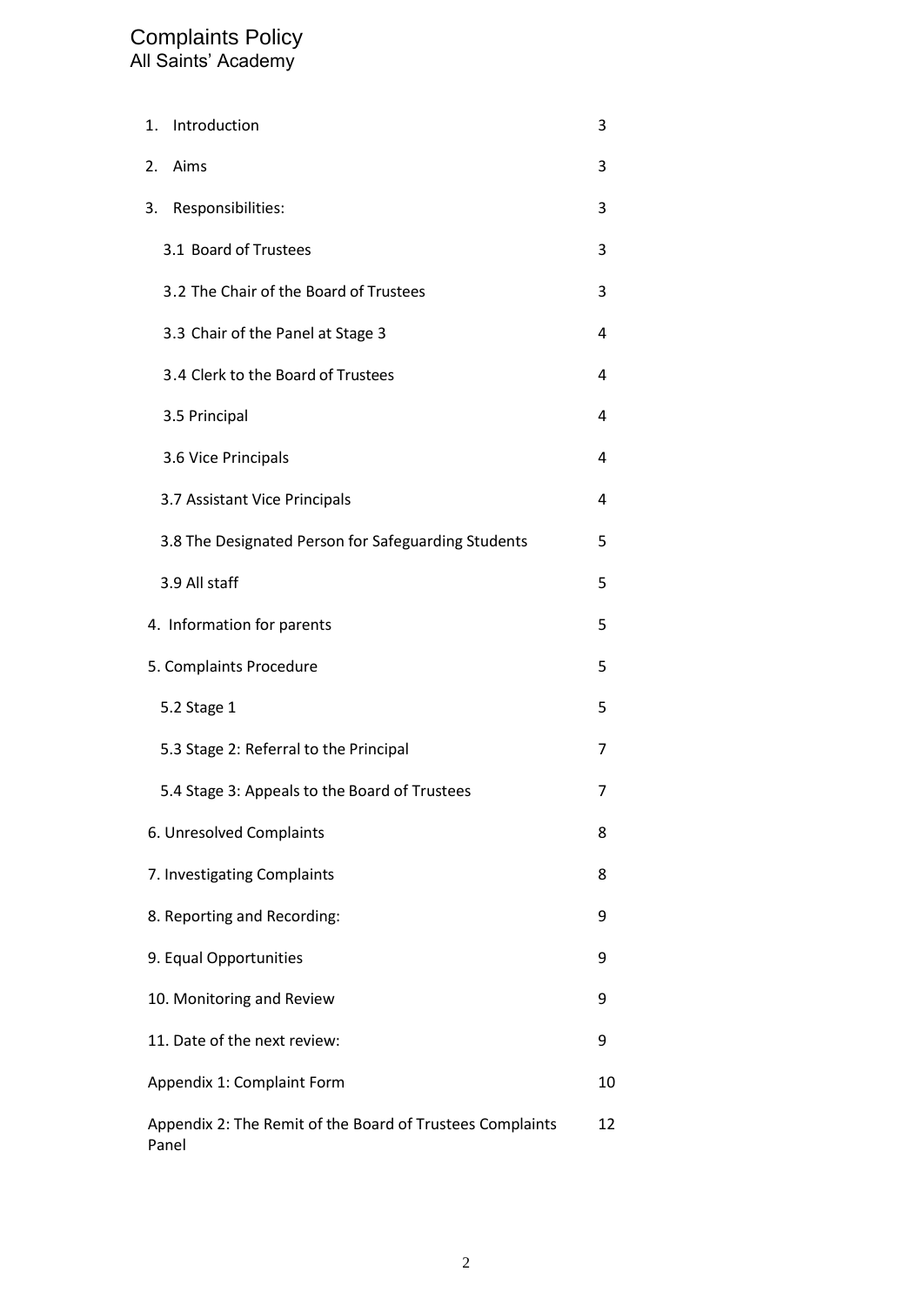### **1. Introduction**

1.1 The polices of All Saints' Academy, with its distinctive Anglican and Catholic foundation, exist to support the Sponsor's Christian vision, ethos and values that are embedded in the day-to-day and long term running of the Academy. Each policy evidences the commitment of the Sponsor to developing Body, Mind and Spirit.

1.2 This policy is for dealing with complaints from parents of students at the Academy.

13 'Parents' includes anyone with parental responsibility for a student.

1.4 Complaints can cover a wide variety of matters that concern parents. The Academy expects all complaints to be taken seriously and to be dealt with comprehensively, and as far as possible, in confidence (except where disclosure is required in the course of the Academy's inspection or where any other legal obligation prevails).

1.5 The Academy's complaints policy allows complaints about Academy issues to be dealt with efficiently and sensitively, and at the appropriate level.

1.6 This policy can be made in larger print or in a more accessible format if required. Please contact the Clerk to Trustees at *clerk@asachelt.org* 

### **2. Aims**

2.1 The policy aims to ensure that:

- all complaints from parents, are dealt with as quickly and sensitively as possible, and by the person best able to do so;
- as far as possible all concerns will be dealt with as informally as possible; and
- a complainant will receive a response, even if not the final response, to their complaint within 2 working days wherever reasonably practicable.

### **3. Responsibilities:**

### 3.1 Board of Trustees

The Board of Trustees is responsible for:

- making and reviewing the policy, procedures, and guidelines;
- hearing and deciding on appeals;
- receiving reports;
- advising the Principal.

#### 3.2 The Chair of the Board of Trustees

The Chair of the Board of Trustees is responsible for:

- receiving complaints at Stage 3 (see below);
- nominating a panel of at least three people to hear the appeal;
- nominating a Chair of the panel;
- ensuring that the panel follows the correct procedure.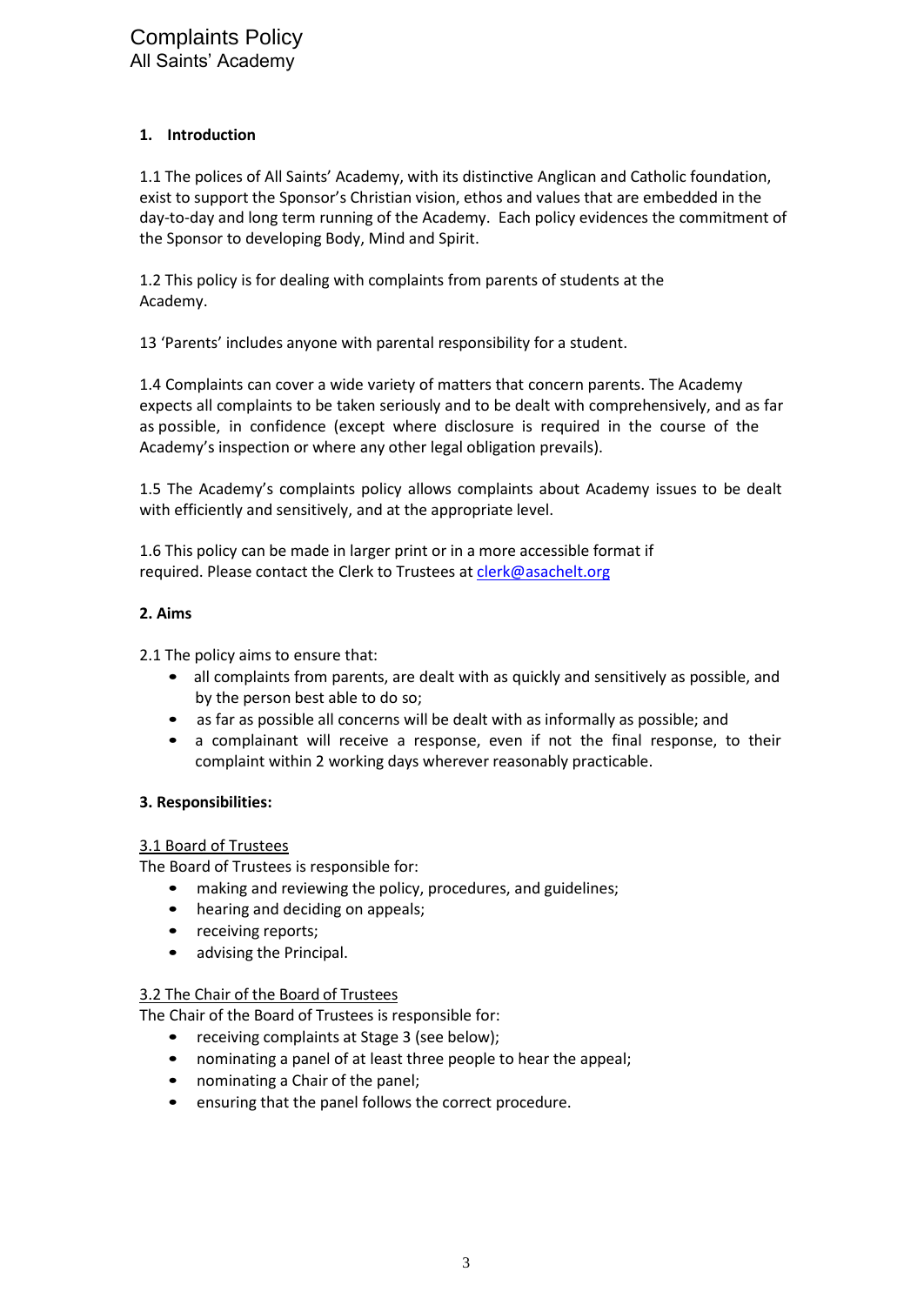### 3.3 Chair of the Panel at Stage 3

The Chair of the Panel is responsible for ensuring that:

- the parties understand the procedure;
- the issues are addressed;
- key findings of fact are established;
- complainants are put at ease;
- the hearing is conducted as informally as possible;
- the panel is open-minded and acts independently;
- no member of the panel has a vested interest in the outcome, or has been involved in the issues previously;
- all parties have the chance to be heard;
- all relevant material is seen by all parties.

### 3.4 Clerk to the Board of Trustees

All formal complaints are passed to the Clerk to the Board of Trustees, who will act as the Complaints Co-ordinator. The Clerk will act as the reference point for the complainant at Stage 3. The Clerk must:

- keep written records of all complaints received, including indication as to which stage the complaint was resolved at;
- arrange convenient dates and times and venues for hearings once complaints are escalated to Stage 3;
- collate all relevant supporting documents and forward it to the parties;
- meet and welcome the parties;
- record the proceedings, and
- notify the parties of the decision.

#### 3.5 Principal

The Principal is responsible for:

- the overall internal management of the procedures;
- for hearing complaints at the second stage (see below);
- ensuring that the procedures are monitored and reviewed and reports made to the Board of Trustees.

3.6 Vice Principals

• Vice Principals are responsible for dealing with and where possible resolving complaints about academic matter/procedures of study/teaching methods at stage 1 of the procedures.

3.7 Assistant Vice Principals

• Assistant Vice Principals are responsible for dealing with and where possible resolving complaints concerning overall student progress, discipline issues, pastoral care at stage 1 of the procedures.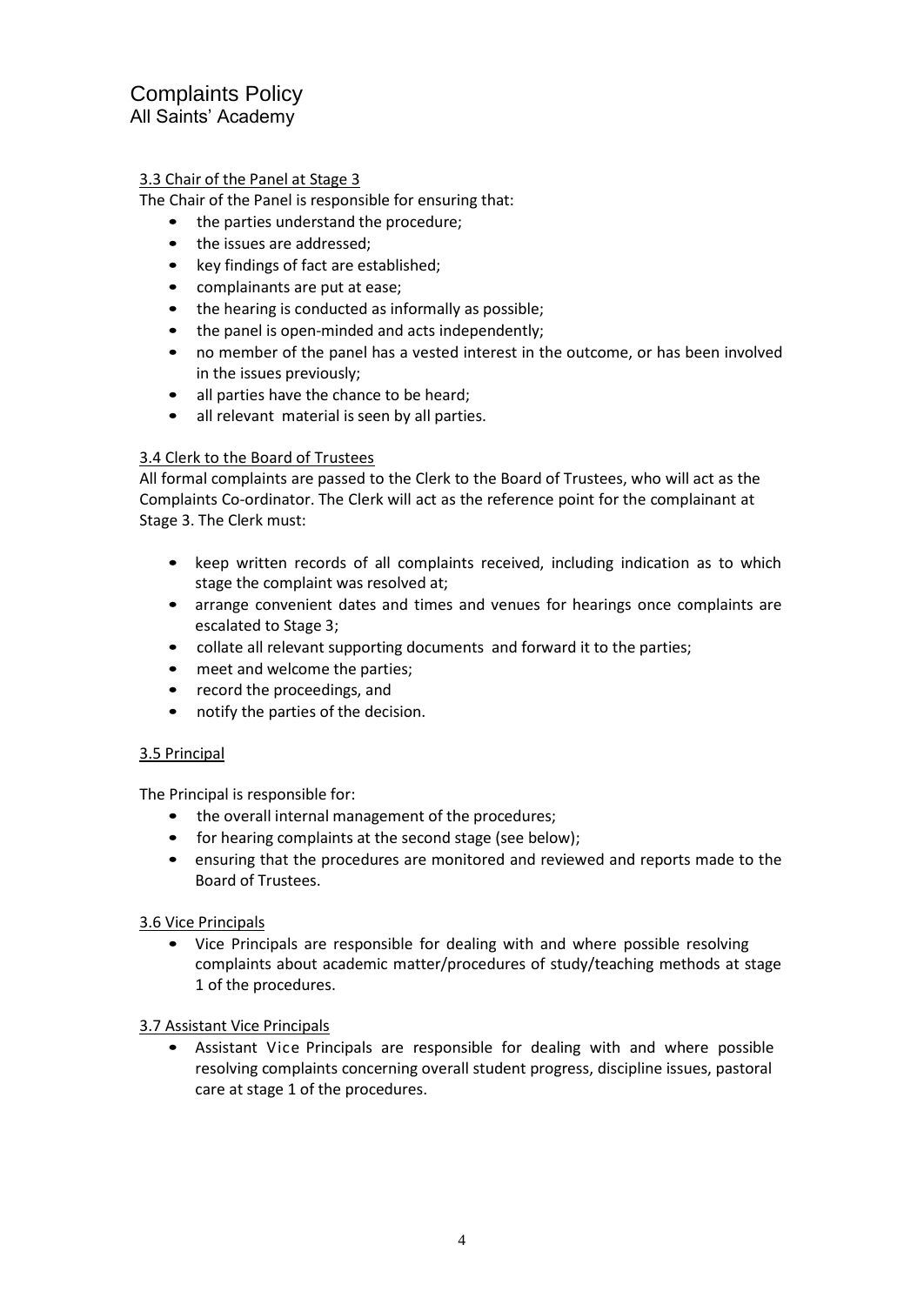3.8 The Designated Person for Safeguarding Students

• The Designated Person for Safeguarding Students may be nominated by the Principal to deal with specific child protection issues and will deal with safeguarding issues with in accordance with the Academy's Child Protection and safeguarding policy and procedures.

### 3.9 All staff

All staff are responsible for:

- hearing any concerns brought to them by parents;
- reassuring them that they will be dealt with as soon as possible by the appropriate member of staff;
- informing the Complaints Coordinator and any other relevant member of staff of the concerns; and
- passing any parental complaint to the Complaints Coordinator.

### **4. Information for parents**

4.1 This policy is available on the Academy's website and can be made available to parents and prospective parents upon request.

4.2 If the parents wish to make a formal complaint under Stage 2 below they should be asked to complete the Academy's Formal Complaint Form.

### **5. Complaints Procedure**

The Academy's procedure is as follows:

- Stage 1: complaint heard by staff member (who is not subject of the complaint);
- Stage 2: if the complaint is not resolved at Stage 1, complaint heard by the Principal; and
- Stage 3: if the complaint is not resolved at Stage 2, complaint heard by the Board of Trustees' complaints panel.

5.1 All staff and Trustees should be conversant with the procedures.

All staff should listen carefully and patiently to parents' complaints, recognising that their complaint is a matter of great concern to them.

If the matter is within the competence of the member of staff to resolve quickly this should be done. Otherwise the complainants should be reassured that the complaint will be passed to the relevant member of staff, this being either Assistant Vice Principals or Progress Leader as appropriate.

Staff will respect the views of the complainant who indicates that he/she has difficulty discussing a complaint with a particular member of staff. In such cases the Principal can refer the complainant to another member of staff.

Similarly, if the member of staff directly involved feels too compromised to deal with a complaint, the Principal may consider referring the complainant to another member of staff.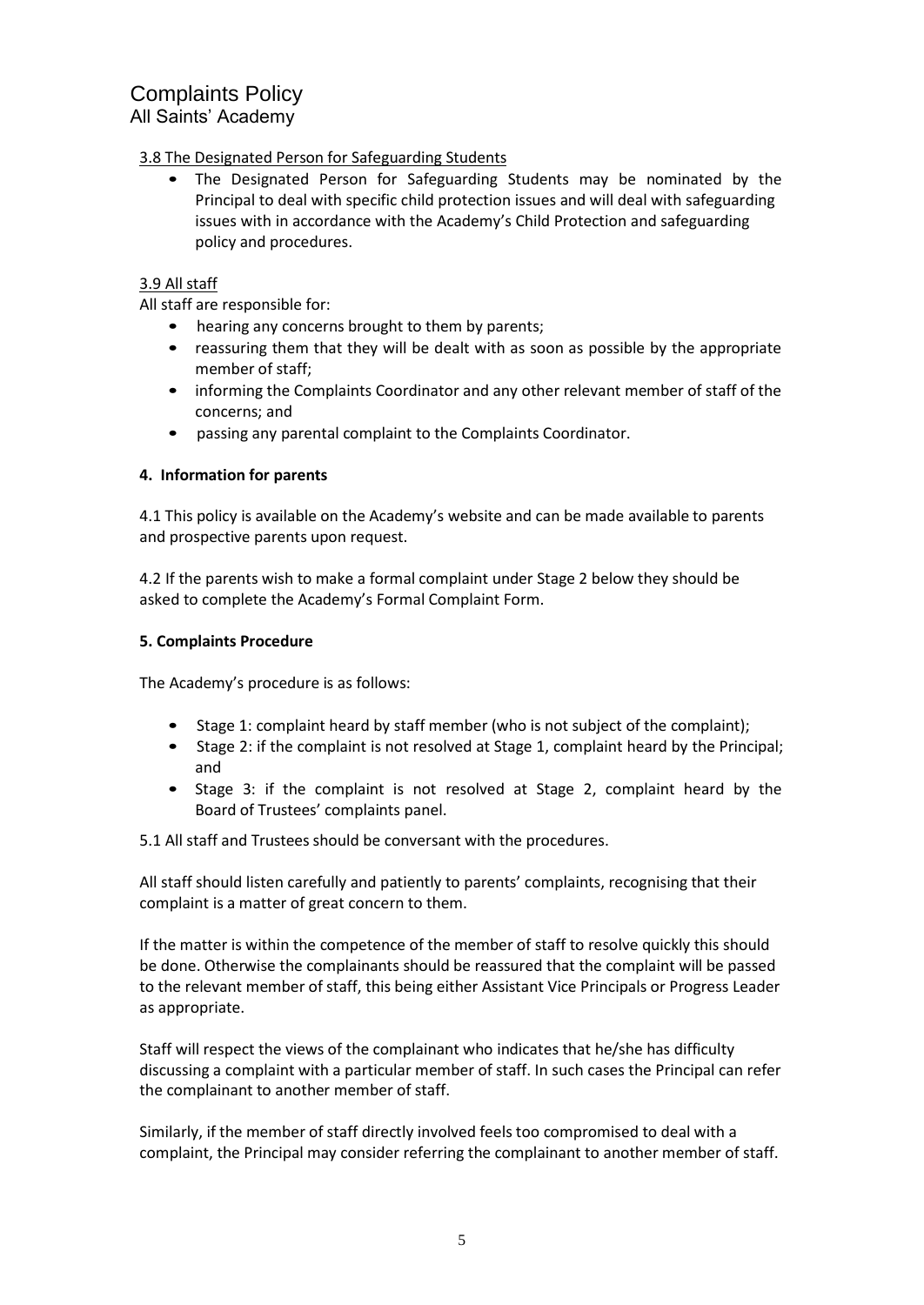### All Saints' Academy

Where the complaint concerns the Principal, the Principal can refer the complainant to the Chair of Trustees or another member of the Academy Senior Leadership Team.

Where the first approach is made to a Trustee, the Trustee will refer the complainant to the Principal who in turn will refer the matter to the appropriate member of staff (unless the Principal deems it appropriate for the matter to be dealt with by the Principal personally). Trustees will not attempt to resolve the complaint as they may be needed to sit on a complaint panel later on.

### Informal Procedure

If a straightforward verbal communication is made it might be possible in most cases to resolve it immediately. In more serious cases, or where a member of staff is uncertain, parents and others should always be asked to put their complaint in writing. This is to ensure that there is no conflict in determining what the complaint consists of and the action taken by the member of the Academy staff.

### 5.2 Stage 1

If the complaint cannot be resolved informally, the member of staff receiving the complaint should use the Academy's 'Complaints Form' (see appendix 1). The complaint must then be passed as soon as possible to the relevant person (Assistant Vice Principal or other senior member of staff).

If the Assistant Vice Principal or other senior member of staff considers the issue to be serious (but is not a child protection issue) he/she should inform the Principal via the Academy's 'Complaints Form', and inform the complainant of the action taken.

If the Assistant Vice Principal or other senior member of staff considers that s/he can deal with the complaint appropriately, s/he should attempt to do so. If a resolution cannot be found the relevant person should inform the complainant of their right to proceed to Stage 2, and should inform the Principal/Board of Trustees of the action taken.

If the complaint concerns a child protection issue, or involves an allegation of abuse by a member of the Academy staff, the 'Designated Person' responsible for safeguarding students should be informed and the procedures set out in the Academy's Child Protection Policy should be followed.

In cases of doubt members of staff should seek the advice of the Principal.

At Stage 1 the Academy should aim to resolve the complaint within 48 working hours, wherever reasonably practicable, of receiving it. Where this is not possible, the Principal will inform the parties of the action being taken, and when it is expected to resolve it.

No complaint should normally be left unresolved at this stage after five working days of receipt of the complaint. In exceptional circumstances the matter will be referred to the Principal who will determine the appropriate action, and will keep the parties informed.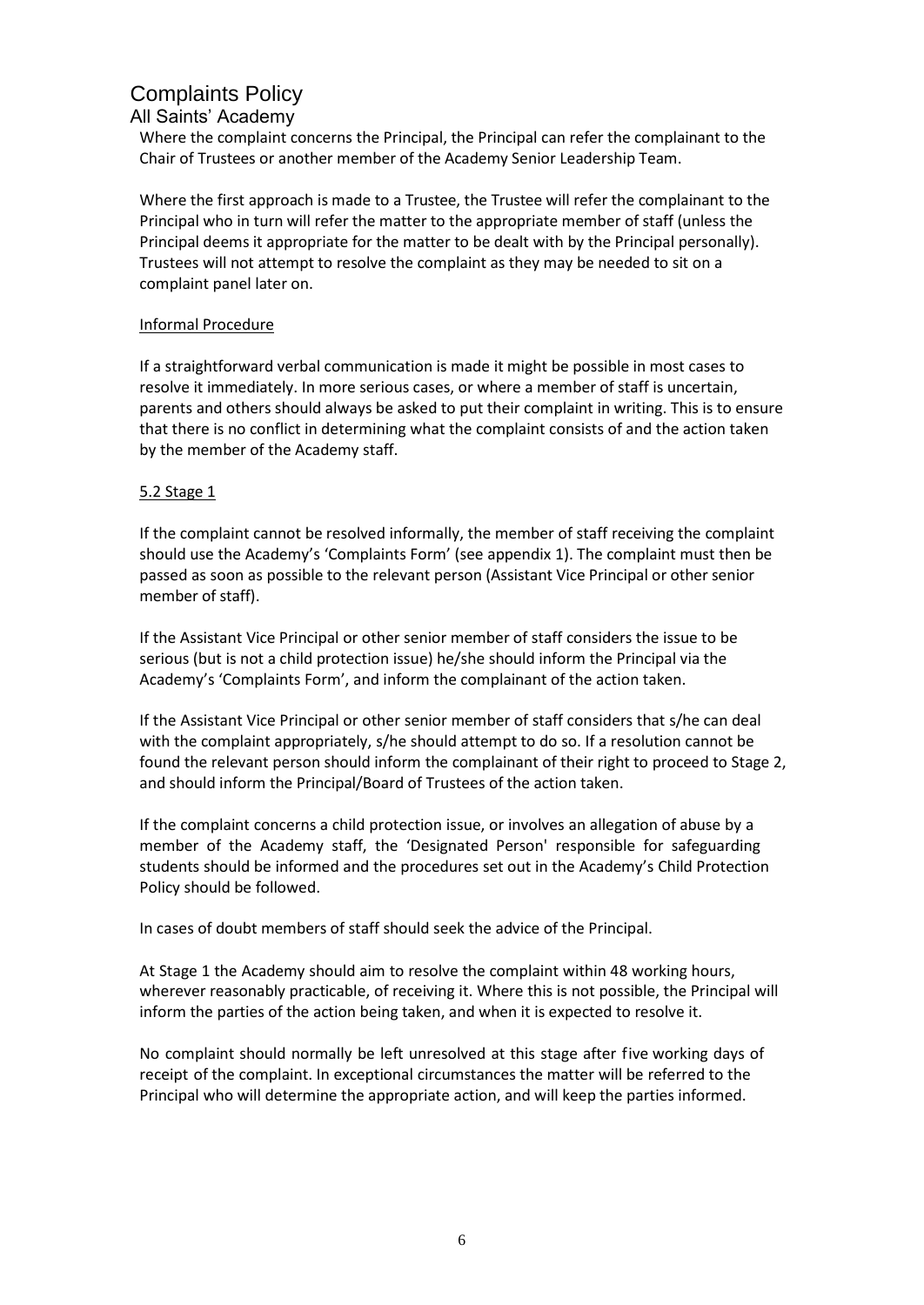### All Saints' Academy

If parents are not satisfied with the response to the complaint made at the informal stage or Stage 1, parents may proceed to Stage 2 and put their complaint in writing to the Principal using the Academy's Formal Complaint Form.

### 5.3 Stage 2: Referral to the Principal

The Principal will decide the outcome at this stage.

A senior member of staff delegated by the Principal may investigate all written complaints.

The Principal will normally resolve the matter within five working days of receiving notification of the complaint. In exceptional circumstances a longer time scale can be agreed, preferably with agreement with all parties.

If the Principal is unable to resolve the issue it is open to the complainant to make representations to the Board of Trustees (Stage 3).

### 5.4 Stage 3: Appeals to the Board of Trustees

Complainants who are not satisfied by the Principal's decision can make representations to the Board of Trustees by writing to the Chair of the Board of Trustees via the Clerk, setting out in full the details of their complaint within ten working days of receiving the Principal's decision. The parents should give full details of the complaint and submit all relevant supporting documents relating to their complaint to the Chair.

The Chair will nominate a panel and a panel Chair to hear the appeal. The panel will consist of at least three people not directly involved with the matters detailed in the complaint and must include one person who is independent of the management and running of the Academy, and who is not a Trustee.

The hearing will normally be held within ten working days of the Chair receiving written details of the complaint.

The complainant will be told of their right to be accompanied by a friend, and where relevant translations/interpreters must be arranged by the Clerk in consultation with the parties. Legal representation will not normally be appropriate.

The Chair of the panel will ensure that the complainant:

- is heard in private;
- is welcomed; and
- as far as possible is put at ease.

The panel will hear the appeal(s), consider all the views expressed and decide the outcome.

The panel may:

- dismiss the complaint in whole or part;
- uphold the complaint in whole or part;
- decide on appropriate action to resolve the complaint; or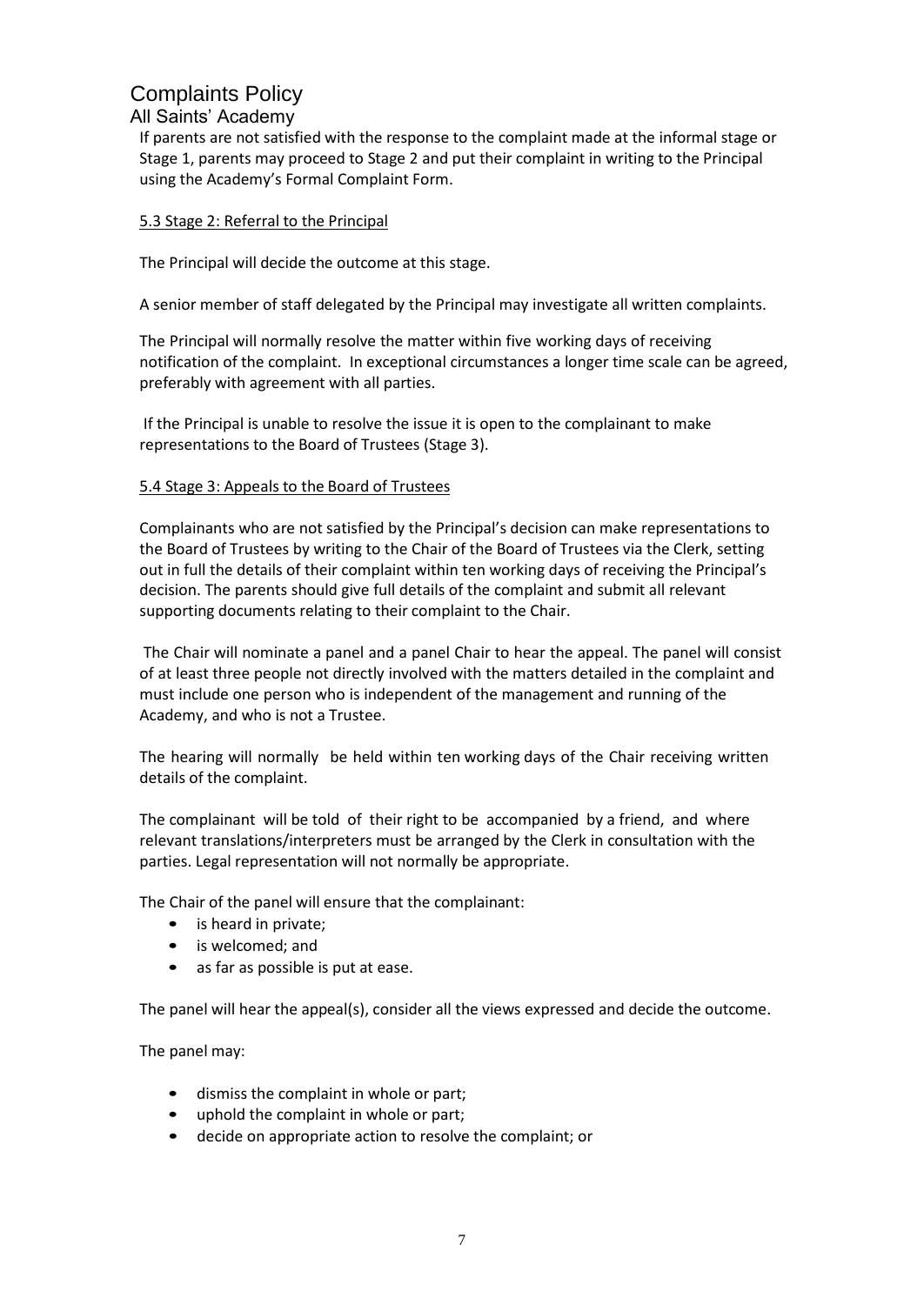All Saints' Academy

• recommend changes to the Academy's systems or procedures.

The panel's decision is final.

The decision and the reasons for it will be communicated to the parties in writing normally within three working days of the hearing.

The Panel's findings and, if any, recommendations will be sent by electronic mail or otherwise confirmed in writing to the parents, the Principal, the Trustees and, where relevant, the person complained of. The Panel's decisions, findings and any recommendations will also be made available for inspection on the School premises.

The Clerk to the Board of Trustees will report the decision to the next Board of Trustees meeting.

### **6. Unresolved Complaints**

6.1 If the complainant remains dissatisfied after all stages have been properly followed, the Chair m ay inform parents in writing that the procedure has been exhausted and that the matter is now closed.

6.2 The decision of the Trustees' Complaints Panel cannot be appealed. If, however, the complainant feels that the Academy and Trustees have not followed the Academy's complaints procedure correctly, he/she can ask the Education Funding Agency to review the handling of their complaint.

6.3 Complaints about academies should be made via the DfE website: [https://form.education.gov.uk/service/Contact\\_the\\_Department\\_for\\_Education](https://form.education.gov.uk/service/Contact_the_Department_for_Education)

The ESFA will investigate complaints about:

- Undue delay or non-compliance with published complaints procedures;
- Allegations that the Academy has acted unlawfully or failed to comply with a contractual duty imposed on it under its Funding Agreement with the Secretary of State or any other legal obligation.

### **7. Investigating Complaints**

7.1 The person investigating the complaint will make sure that he/she:

- establishes what has happened so far, and who has been involved;
- clarifies the nature of the complaint and what remains unresolved;
- meets with the complainant or contacts them (if unsure or further information is necessary);
- clarifies what the complainant feels would put things right;
- conducts interviews with those involved in the matter and/or those complained of, allowing them to be accompanied if they wish;
- conducts these interviews with an open mind; and
- keeps notes of each interview.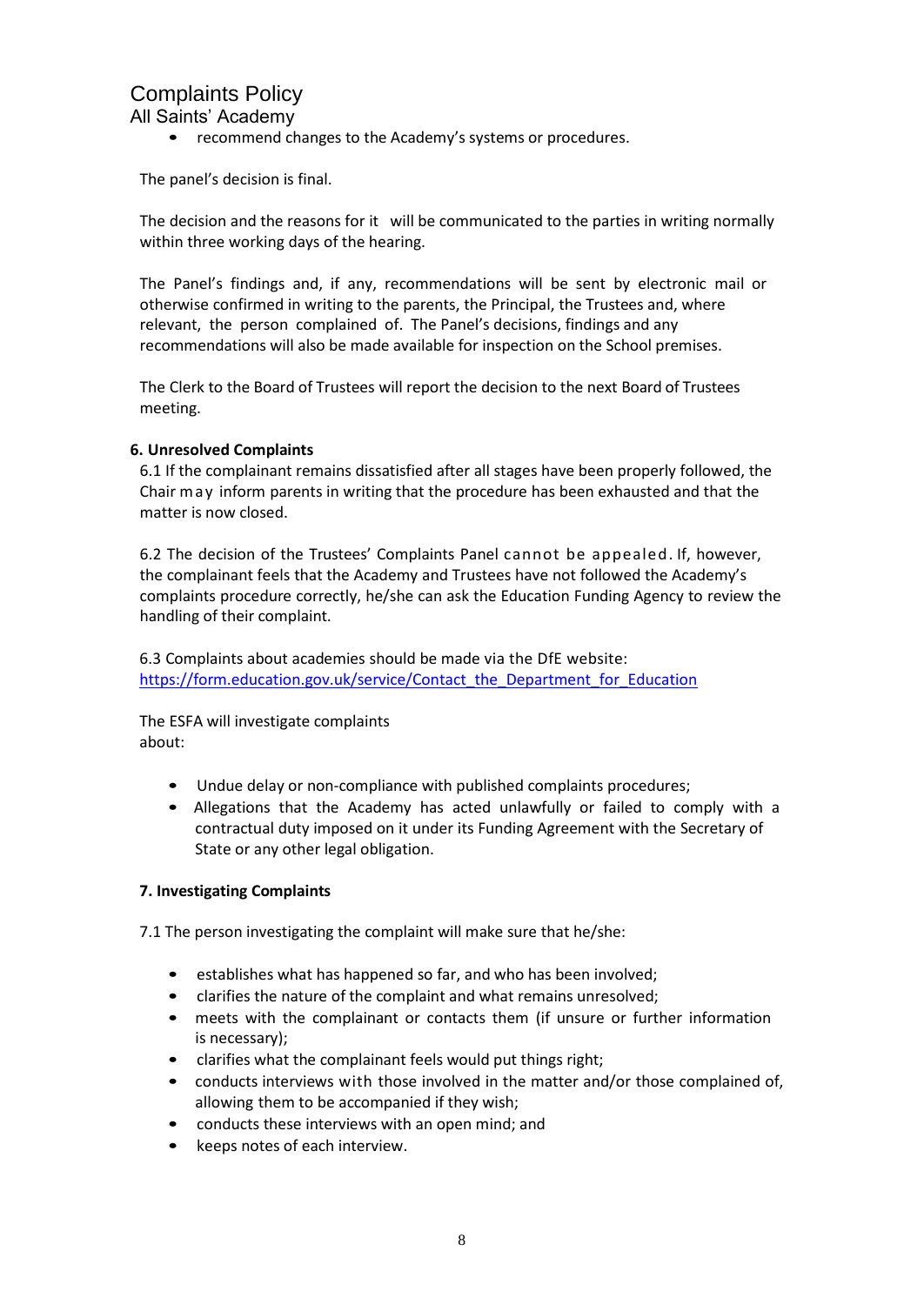### All Saints' Academy

7.2 Complainants will be encouraged to state what actions they feel might resolve the problem at any stage. The Trustees acknowledge that an admission that the Academy could have handled the situation better is not the same as an admission of negligence.

7.3 Where necessary, the person dealing with the complaint will attempt to identify areas of agreement between the parties, and to clarify any misunderstandings that might have occurred in order to create a positive atmosphere in which to discuss any outstanding issues.

### **8. Reporting and Recording:**

8.1 In all cases, from Stage 1, it is important for staff to use the Academy's 'Complaints Form' so that records of the complaint and the action taken can be recorded and traced. Supporting documents should be attached to the form.

8.2 The written record of all complaints will detail whether they were resolved at Stages 1 or 2 or proceeded to a panel hearing.

8.3 The Principal will constantly review the handling of complaints, and will discuss with staff if necessary.

### **9. Equal Opportunities**

In implementing this policy the Board of Trustees, Principal and staff must take account of the Academy's equal opportunity policy.

#### **10. Monitoring and Review**

The Board of Trustees will review the policy every three years.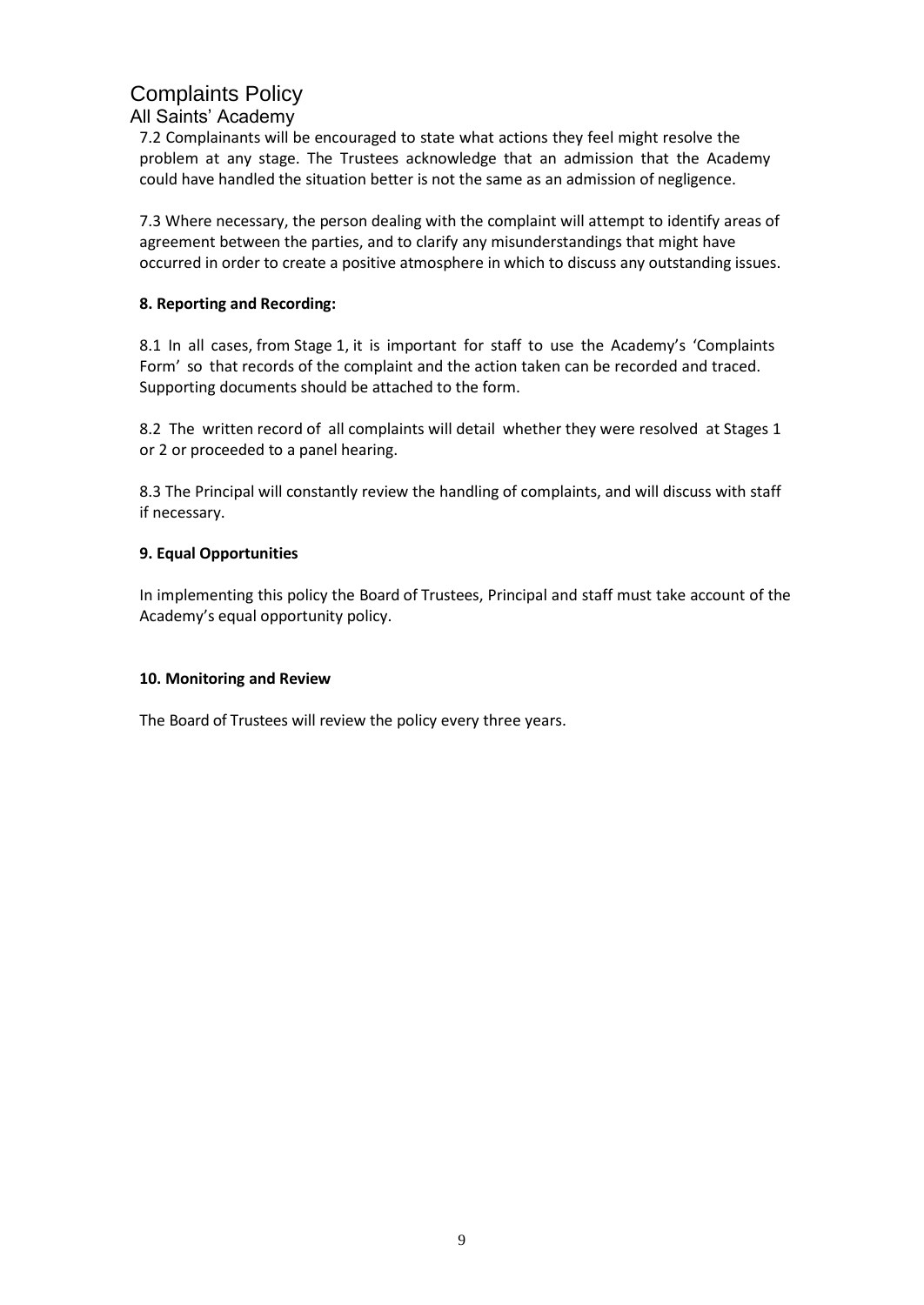### Complaints Policy All Saints' Academy **Appendix 1: Complaint Form**



### **Official Complaint Form**

Please complete and return to the Clerk to the Trustees, who will acknowledge receipt and explain what action will be taken.

| Your name:                                                                                                                          |
|-------------------------------------------------------------------------------------------------------------------------------------|
| Student's name:                                                                                                                     |
| Your relationship to the student/student/student:                                                                                   |
| Address:                                                                                                                            |
| Postcode:                                                                                                                           |
| Daytime telephone number:                                                                                                           |
| Evening telephone number:                                                                                                           |
| Mobile number:                                                                                                                      |
| Please provide details of your complaint.                                                                                           |
|                                                                                                                                     |
| What action, if any, have you already taken to try and resolve your complaint.<br>(Who did you speak to and what was the response)? |
|                                                                                                                                     |
|                                                                                                                                     |
|                                                                                                                                     |
|                                                                                                                                     |
|                                                                                                                                     |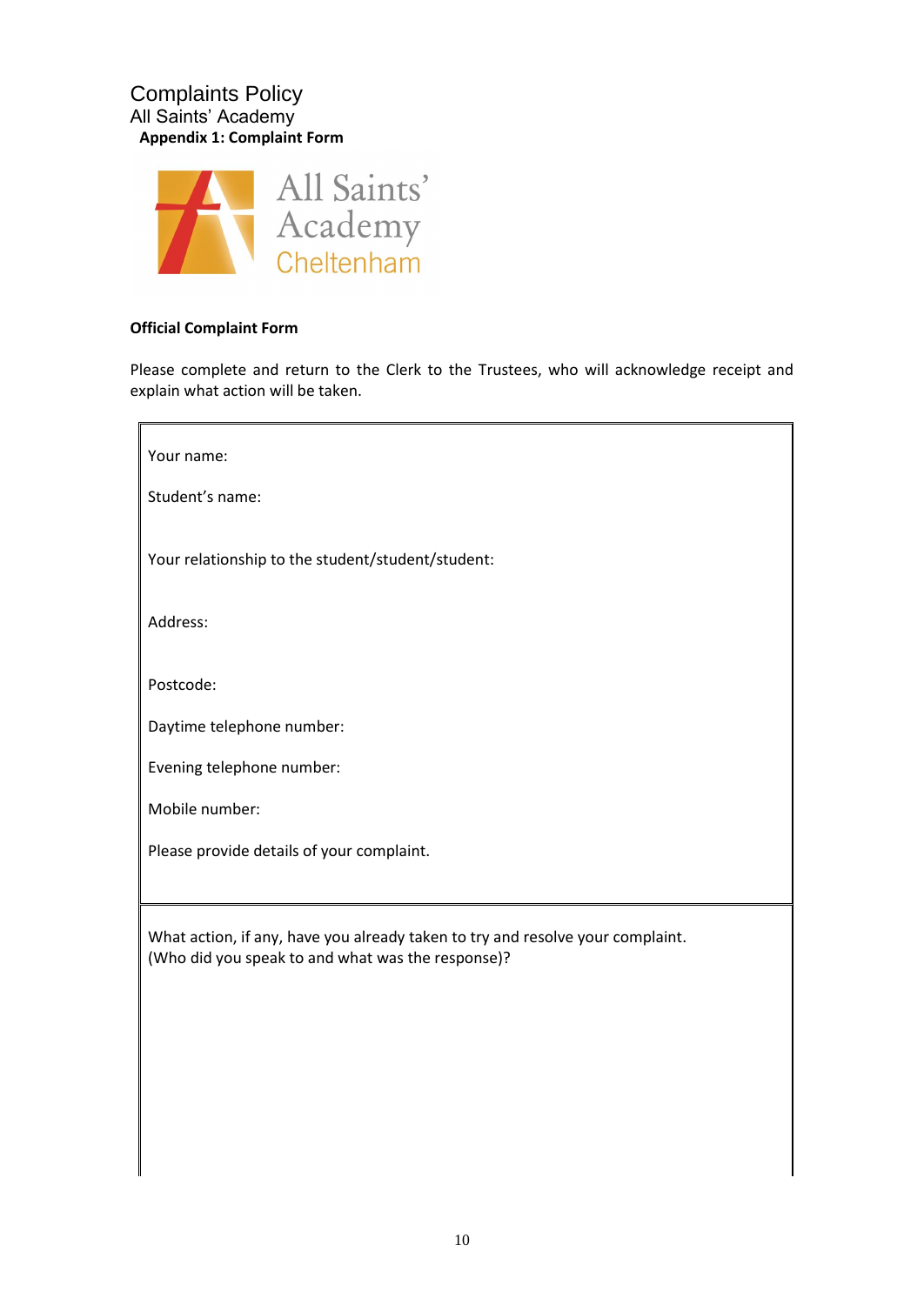| $\frac{1}{2}$                                                     |
|-------------------------------------------------------------------|
| What actions do you feel might resolve the problem at this stage? |
|                                                                   |
|                                                                   |
|                                                                   |
|                                                                   |
|                                                                   |
|                                                                   |
|                                                                   |
| Are you attaching any paperwork? If so, please give details.      |
|                                                                   |
|                                                                   |
|                                                                   |
|                                                                   |
|                                                                   |
|                                                                   |
|                                                                   |
|                                                                   |
| Signature:                                                        |
|                                                                   |
| Date:                                                             |
|                                                                   |
| For official use only                                             |
| Date acknowledgement sent:                                        |
| By whom:                                                          |
| Complaint referred to:                                            |
| Date:                                                             |